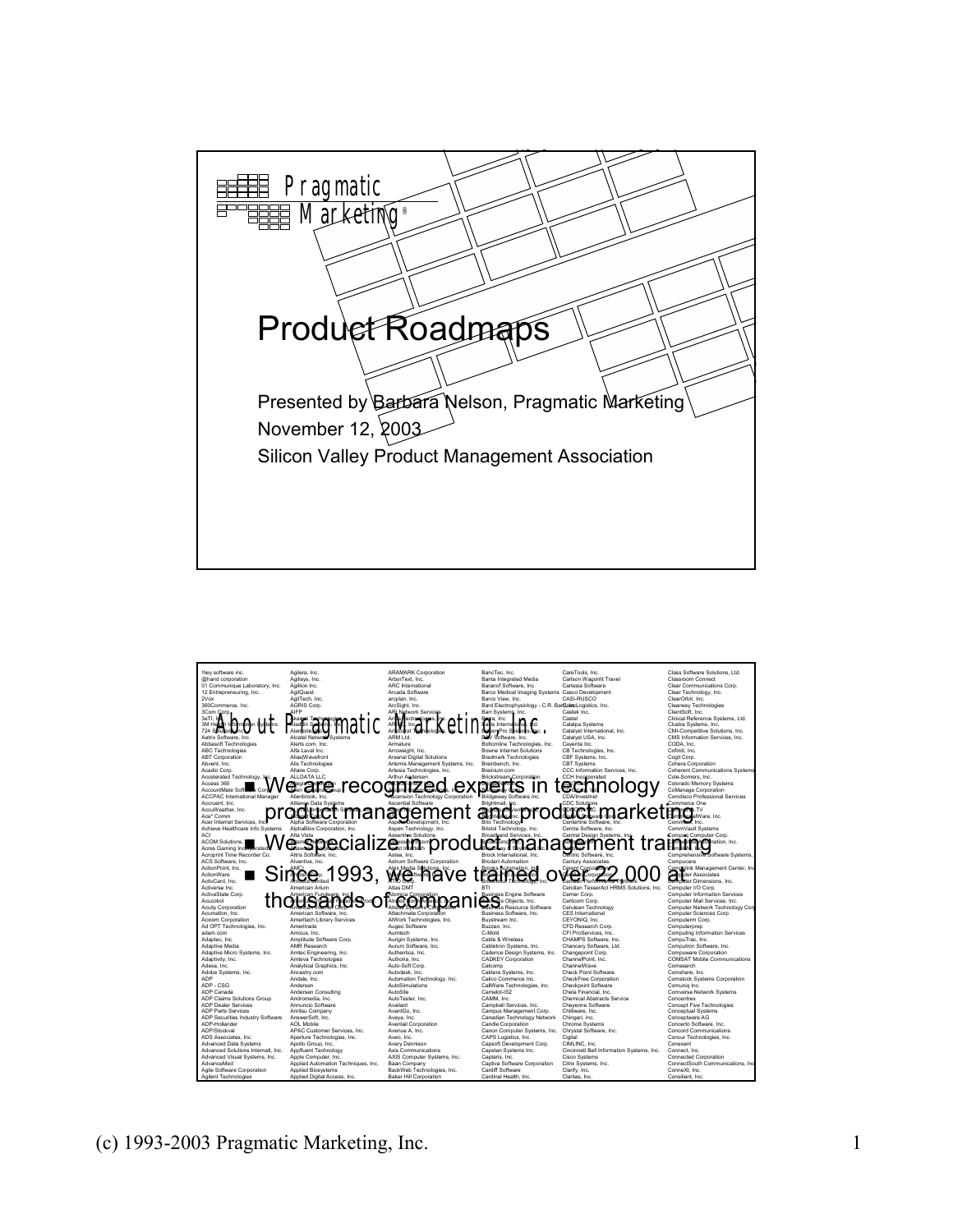## What would you do?

It's the 11<sup>th</sup> hour of the quarter. A sales guy calls you frantically telling you he has to have a roadmap to close a deal this quarter. The prospect is expecting to see a key feature she wants (not currently on any plans).

#### Do you:

- a. Quickly put together a PowerPoint slide of exactly what he asked for and email it to the sales rep. Wish him good luck because you know the company needs the business.
- b. Find out whether the competition in the deal has the feature. If so, see (a). If not, you tell the sales rep politely that you can't do it.
- c. You don't know enough to react. And you probably don't have enough time to learn what you need to know in order to address the problem. Don't cave in to this request, but you have a lot of work to do to avoid it next quarter…

#### Product roadmaps

- Why build a roadmap?
- Who owns the roadmap
- Cautions about roadmap use
- Before you start
- $\blacksquare$  How to design a roadmap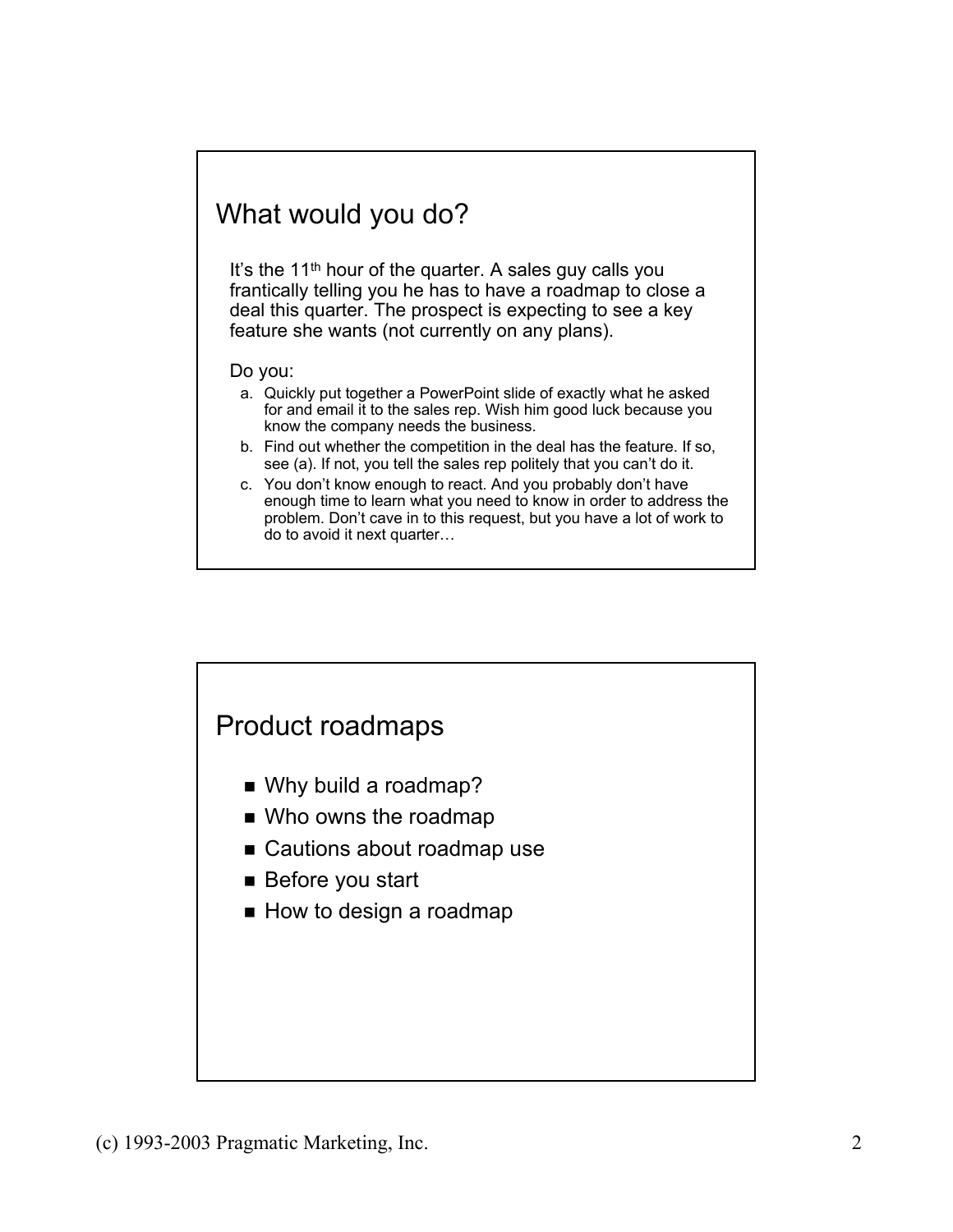Laurence J. Peter

"If you don't know where you are going, you will probably end up someplace else."



- **The process itself**
- Gives internal and external audiences a product vision for the future, a *possible* destination
- Reduces short-term mistakes
	- Don't paint yourself in a corner
- Helps customers integrate product plan into their long-term strategy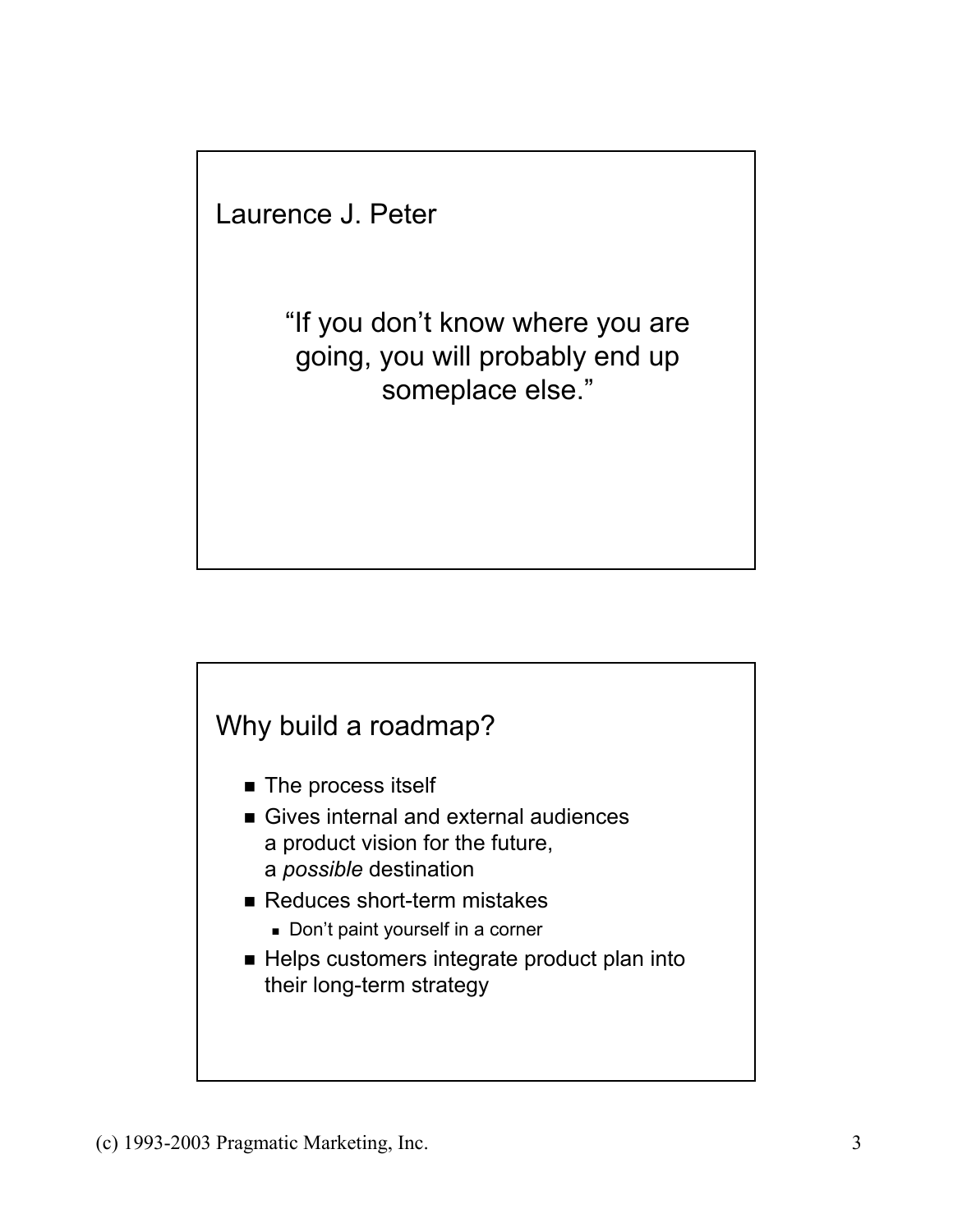# Tom Shields, Woodside Fund

A great roadmap walks the fine line between being too narrow ("a one-trick pony") and too wide ("all over the map"). Investors will want to see that you have a focused idea of where you are going in the short term (and why), and that you have plenty of other market opportunities to explore in the longer term.

### Who owns the roadmap?

- Product manager (CEO of the product)
- Responsible for
	- Market expertise
	- Working with cross-functional team to formulate what is on the roadmap
	- Documenting the roadmap
	- Defining what can be communicated externally
		- Partners
			- Customers
			- Evaluators
			- Analysts
	- Updating the roadmap as market conditions change \*

Not for each sales opportunity!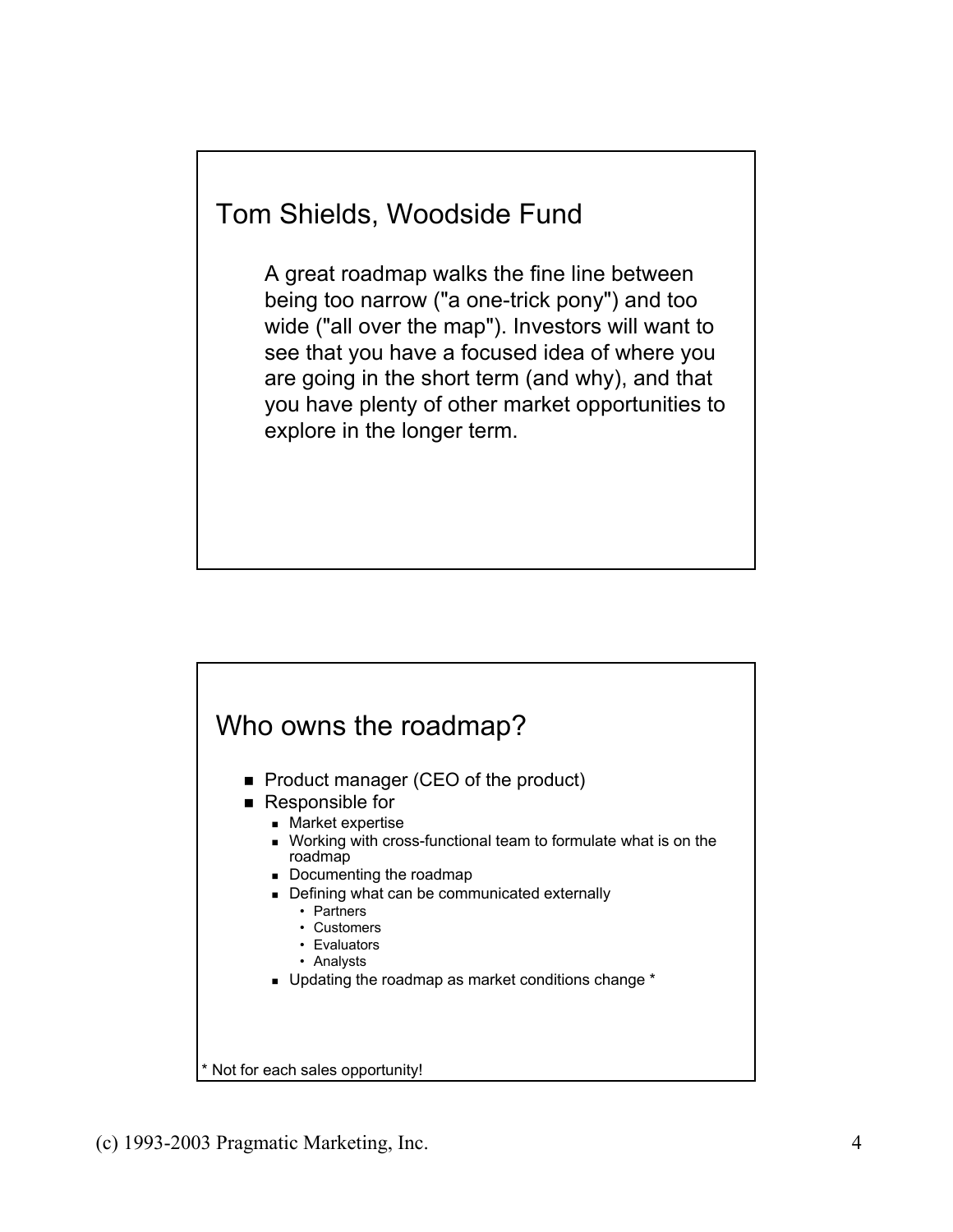

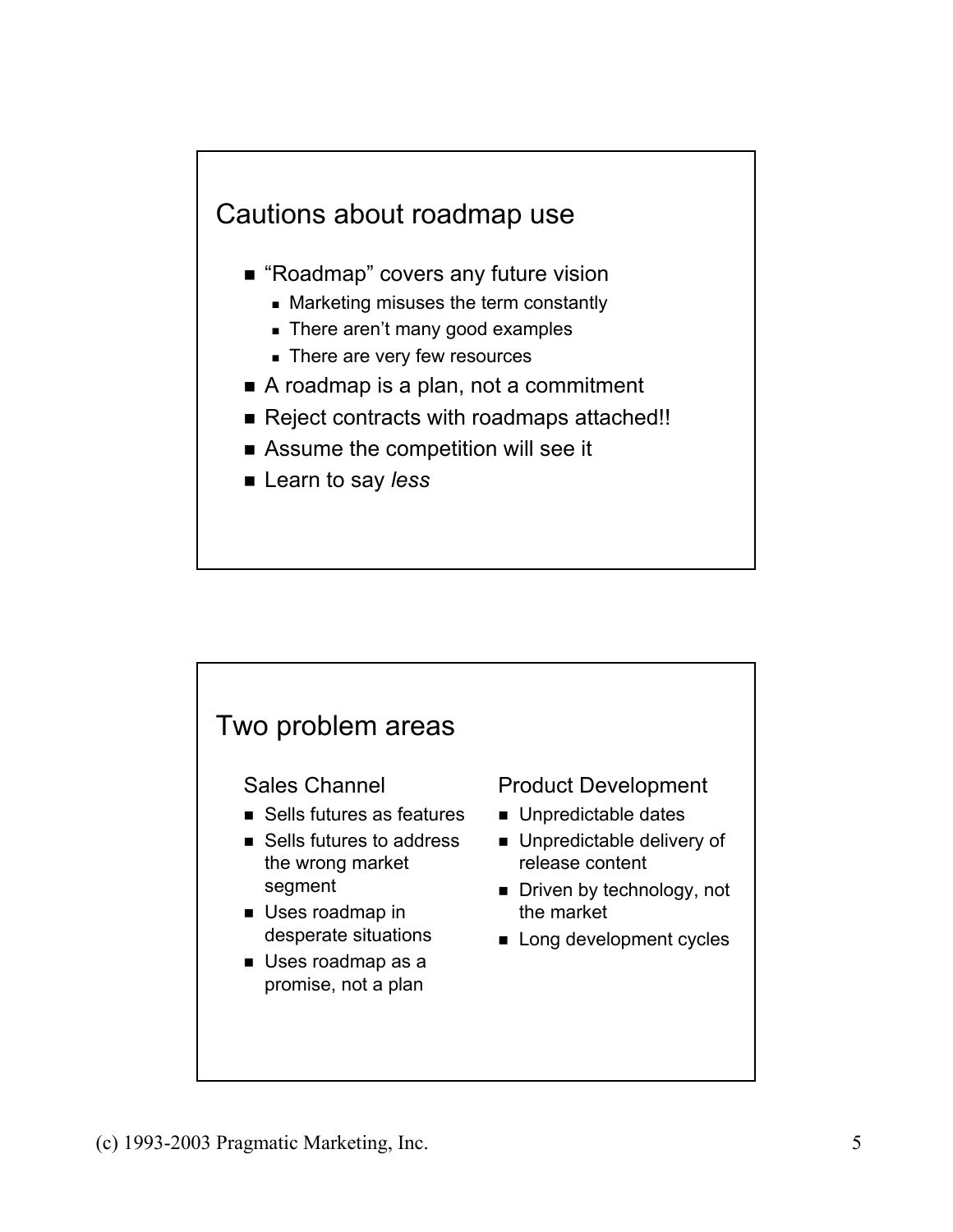#### Before you start

- Know your market
- **I** Identify market segments
- **Establish a competitive strategy**
- Know the technology landscape
- Validate

#### Know your market

- **Example 2** Learn about the market by observation
	- **Customers**
	- **Evaluators**
	- **Potentials**
- Quantify market problems
- **Understand total solution** 
	- Buy, build, partner to flesh out whole solution
- Communicate internally with market facts
- Product manager should be the messenger for the market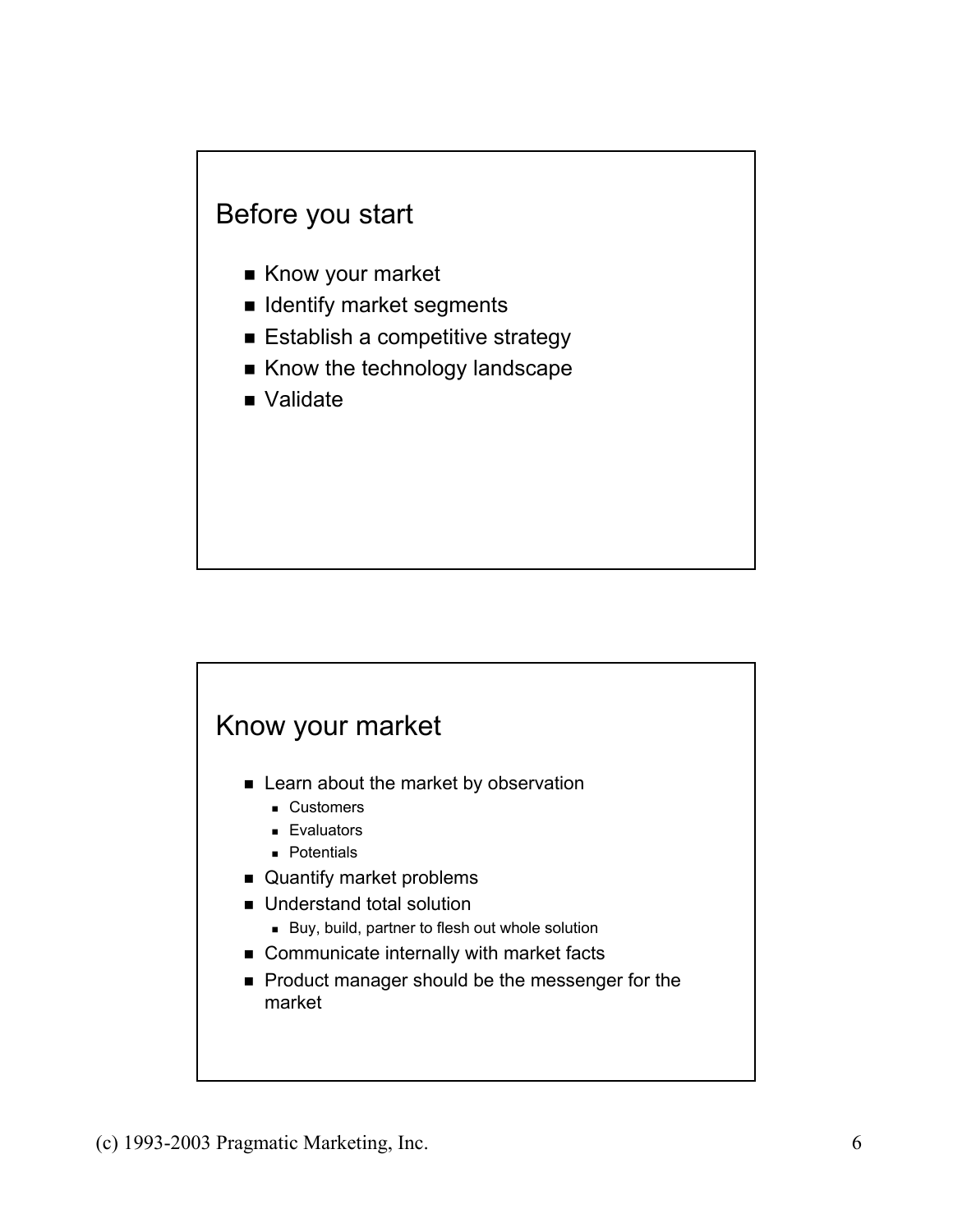

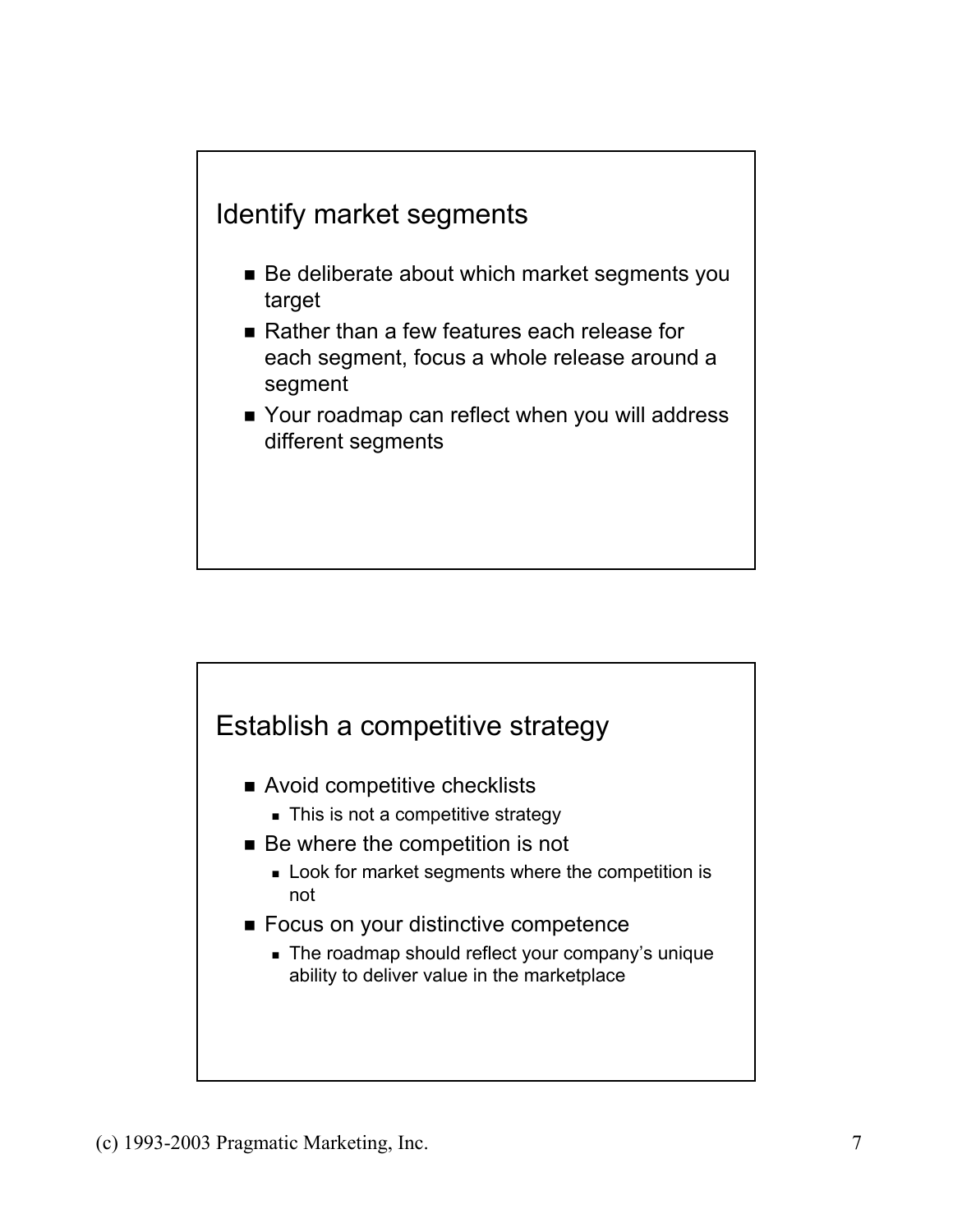

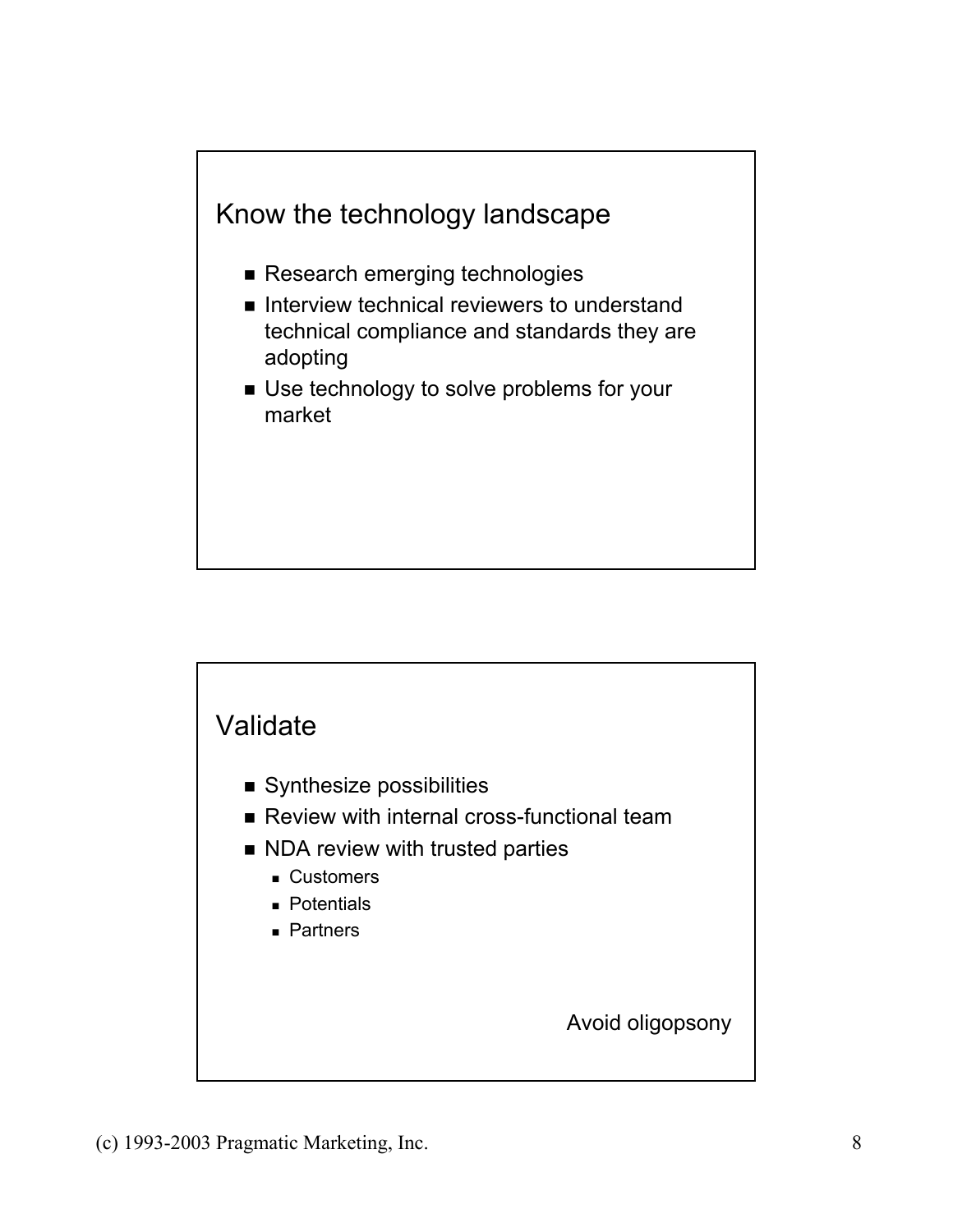

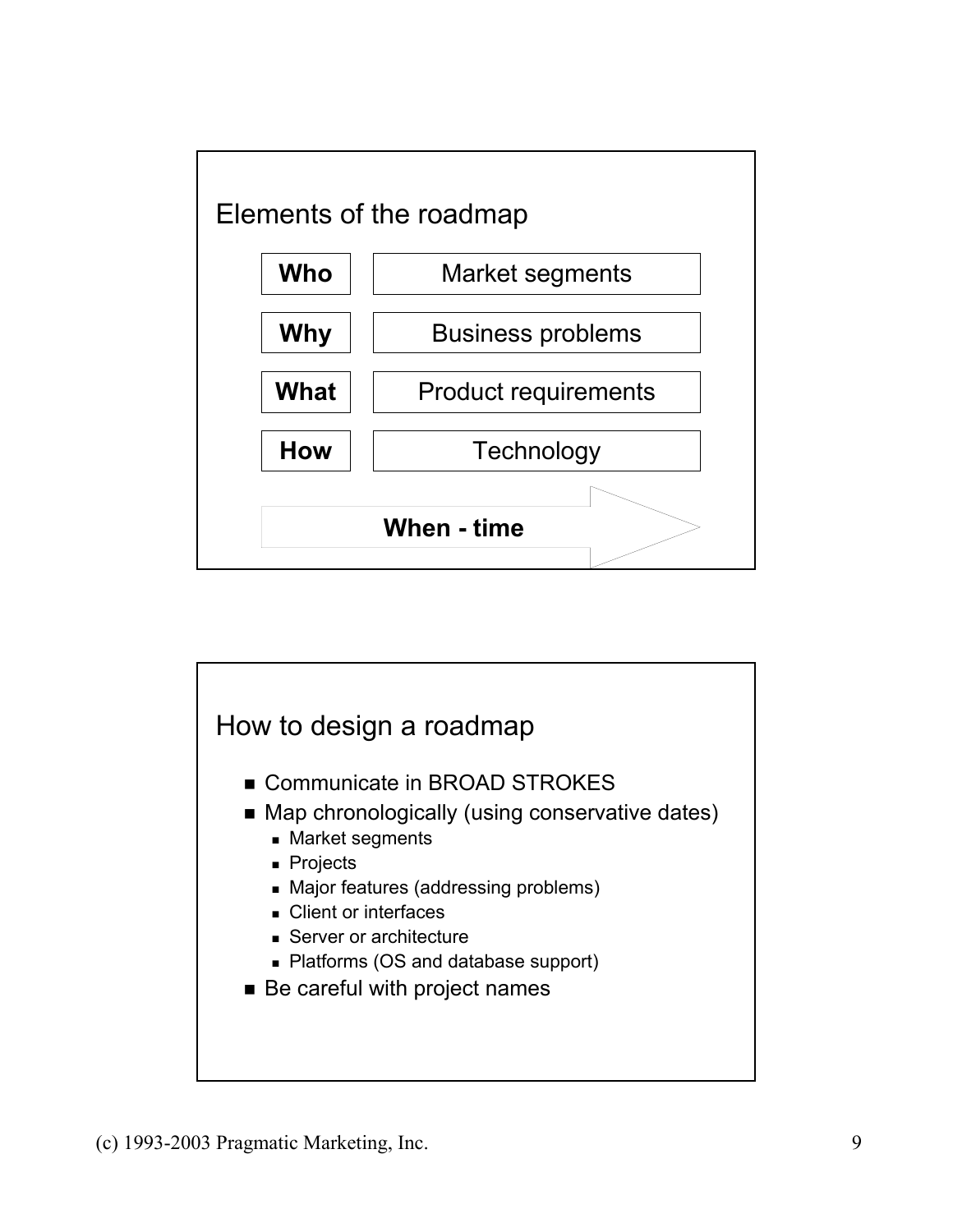### Internal versus external

- **Internal** 
	- **Engineering**
- External \*
	- **Marketing**
	- Sales

\* "This document contains forward-looking statements based on current expectations, forecasts and assumptions of the Company that involve risks and uncertainties. Forward looking statements are subject to risks and uncertainties associated with the Company's business that could cause actual results to vary materially from those stated or implied by such forwardlooking statements."

|                   |  | $1q+1$ 2q+1 3q+1 4q+1 1h+2 2h+2 fy+3 |  |  | beyond |
|-------------------|--|--------------------------------------|--|--|--------|
| Project           |  |                                      |  |  |        |
| Market            |  |                                      |  |  |        |
| Feature           |  |                                      |  |  |        |
| Client            |  |                                      |  |  |        |
| Archi-<br>tecture |  |                                      |  |  |        |
| Platform          |  |                                      |  |  |        |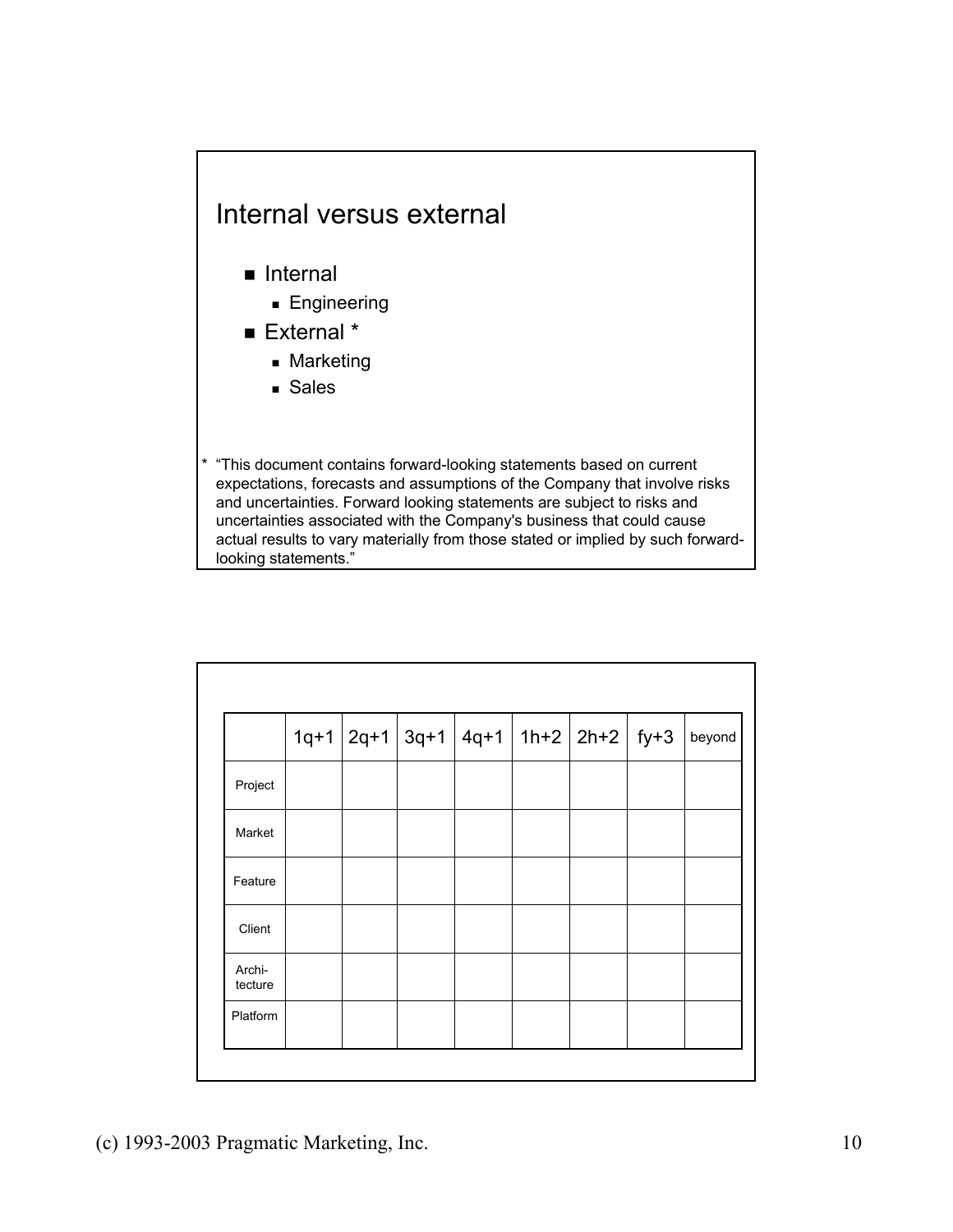| Example: Network Management |                                         |                              |                      |                              |                |                       |             |                        |  |
|-----------------------------|-----------------------------------------|------------------------------|----------------------|------------------------------|----------------|-----------------------|-------------|------------------------|--|
|                             | 1q04                                    | 2q04                         | 3q04                 | 4q04                         | 1h05           | 2h05                  | fy06        | beyond                 |  |
| Project                     | SP <sub>2</sub>                         | SP <sub>3</sub>              | Burger               | SP <sub>1</sub>              | <b>Bangers</b> | Lasagna               | Sushi       |                        |  |
| Market                      | US,<br>Canada                           |                              |                      |                              | UK             | EU                    | Japan       | Asia                   |  |
| Major<br>Feature            | Superset<br>Correlation                 | Updated<br>library           |                      | Updated<br>library           | £              | €                     | ¥           |                        |  |
| Client                      | Display<br>with maps<br>(US.<br>Canada) |                              | "Thin"<br>Web-only   |                              | EU maps        | Asia maps             |             |                        |  |
| Server                      | Revised<br>data<br>structures           |                              | Shared DB<br>locking | <b>ILS</b>                   |                |                       | <b>DBCS</b> |                        |  |
| Platform                    |                                         | Windows<br>XP sp3<br>support |                      | Windows<br>XP sp4<br>support |                | Windows<br>"Longhorn" |             | Windows<br>"Blackcomb" |  |

# Example: Microsoft Office

|                  | 97                            | 98                  | 2000                                       | 2002                        | 2003                     | beyond                           |
|------------------|-------------------------------|---------------------|--------------------------------------------|-----------------------------|--------------------------|----------------------------------|
| Project          | "Embrace<br>the<br>internet"  |                     | Integrate<br>FrontPage                     | Office XP                   | Office 11                | Office 12                        |
| Major<br>Feature | "Clippy"                      | Office<br>templates | Multiple<br>clipboards                     | Smart Tags                  | Advanced<br>Spam<br>mgmt |                                  |
| Client           |                               | Add<br>Outlook      | New look,<br>Auto-<br>recover              | Remove<br><b>NetFolders</b> | Add<br><b>InfoPath</b>   |                                  |
| Server           | Windows<br>terminal<br>server |                     | Office Web                                 | <b>SharePoint</b>           | XML, IRM                 |                                  |
| Platform         |                               |                     | End support<br>for DOS, Win<br>3.1, Win 95 | End support<br>for Win98    | End support<br>for WinME | End support<br>for<br>Win2000Pro |

**Note: this document is based loosely on published statements by Microsoft and is used only as an example.**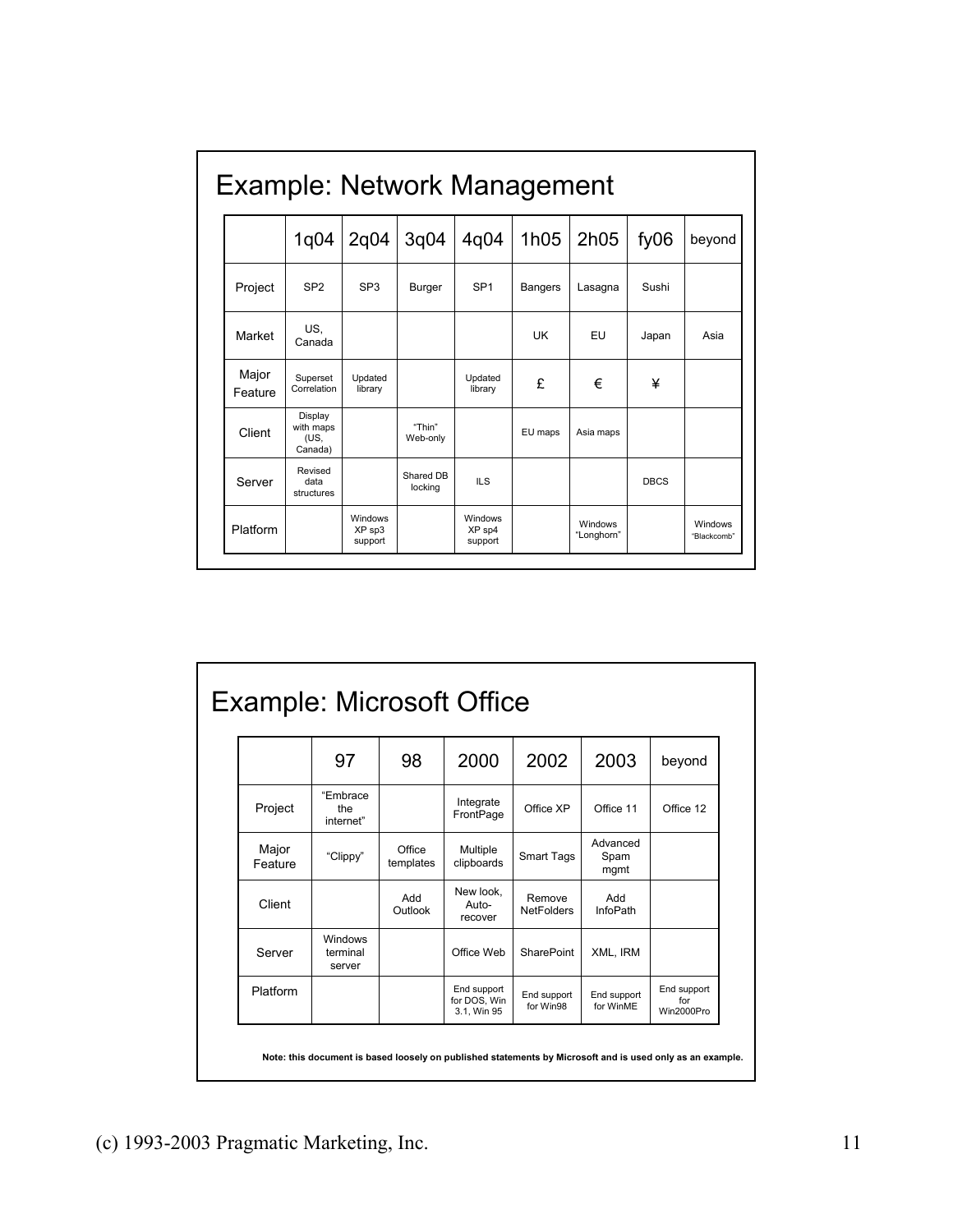

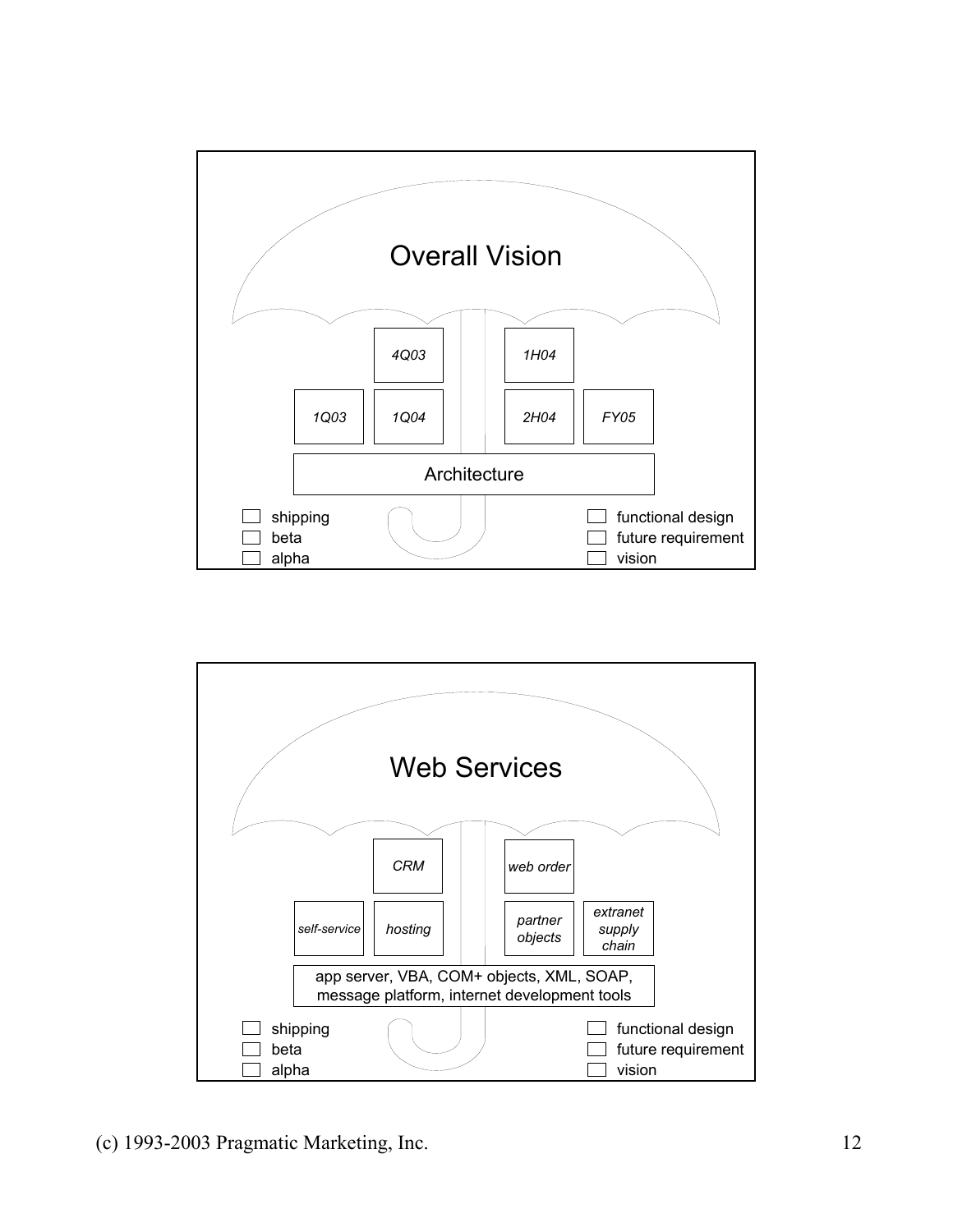

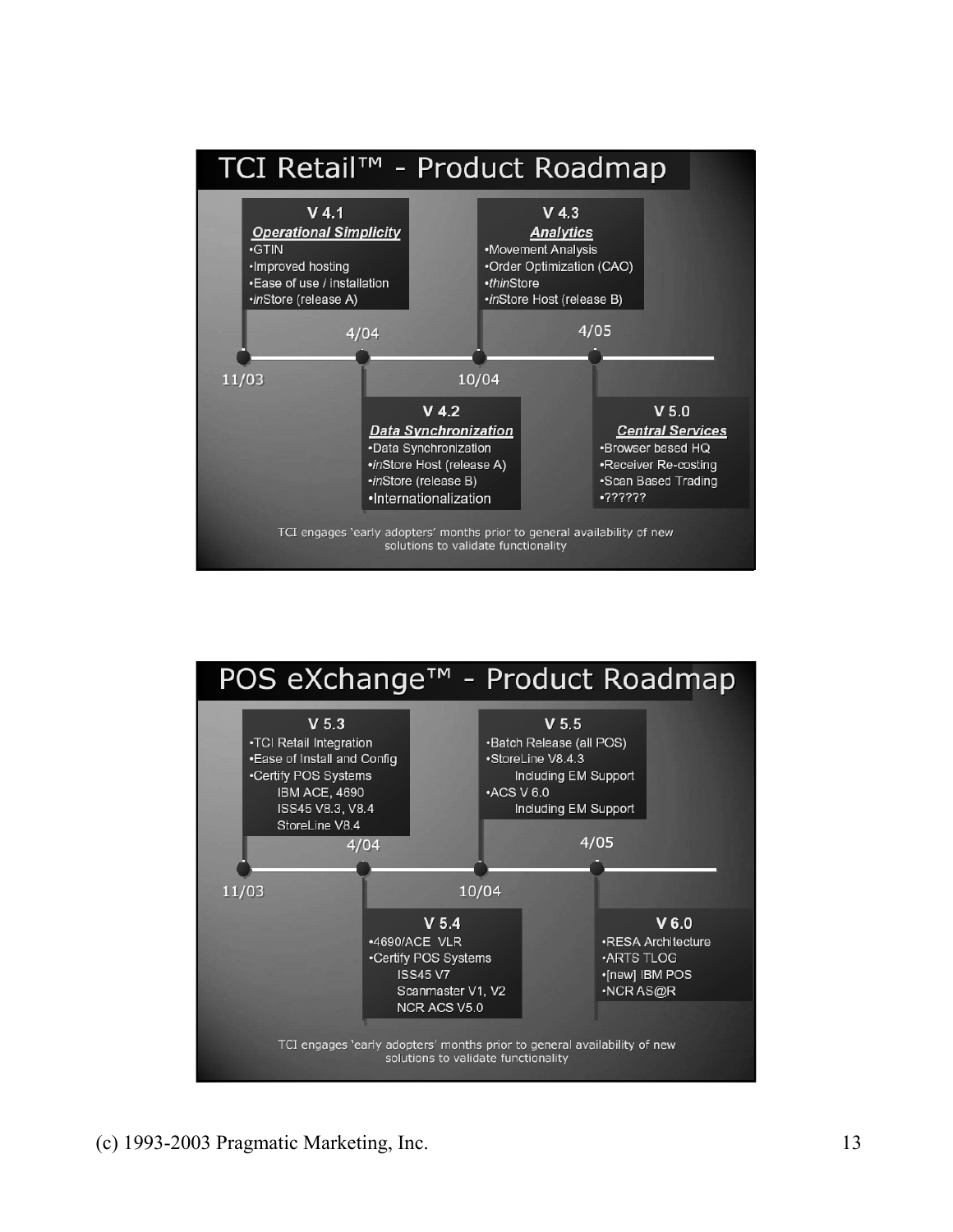